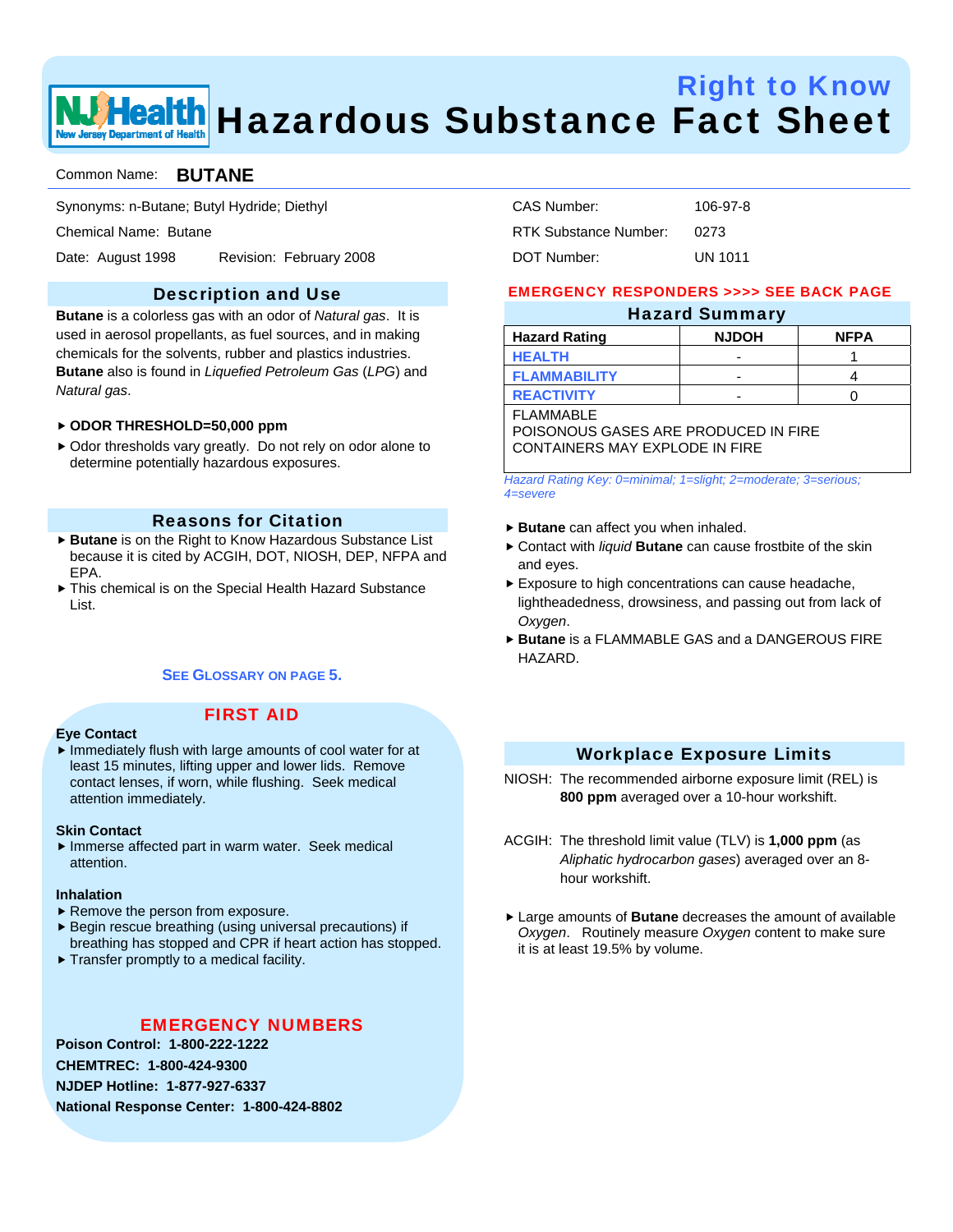# Determining Your Exposure

- Read the product manufacturer's Material Safety Data Sheet (MSDS) and the label to determine product ingredients and important safety and health information about the product mixture.
- $\blacktriangleright$  For each individual hazardous ingredient, read the New Jersey Department of Health Hazardous Substance Fact Sheet, available on the RTK website (www.nj.gov/health/eoh/rtkweb) or in your facility's RTK Central File or Hazard Communication Standard file.
- $\blacktriangleright$  You have a right to this information under the New Jersey Worker and Community Right to Know Act, the Public Employees Occupational Safety and Health (PEOSH) Act if you are a public worker in New Jersey, and under the federal Occupational Safety and Health Act (OSHA) if you are a private worker.
- ▶ The New Jersey Right to Know Act requires most employers to label chemicals in the workplace and requires public employers to provide their employees with information concerning chemical hazards and controls. The federal OSHA Hazard Communication Standard (29 CFR 1910.1200) requires private employers to provide similar information and training to their employees.

This Fact Sheet is a summary of available information regarding the health hazards that may result from exposure. Duration of exposure, concentration of the substance and other factors will affect your susceptibility to any of the potential effects described below.

# Health Hazard Information

#### **Acute Health Effects**

The following acute (short-term) health effects may occur immediately or shortly after exposure to **Butane**:

- ▶ Contact with *liquid* Butane can cause frostbite of the skin and eyes.
- $\blacktriangleright$  Exposure to high concentrations can cause headache, lightheadedness, drowsiness, and passing out from lack of *Oxygen*.

#### **Chronic Health Effects**

The following chronic (long-term) health effects can occur at some time after exposure to **Butane** and can last for months or years:

#### *Cancer Hazard*

 $\blacktriangleright$  According to the information presently available to the New Jersey Department of Health, **Butane** has not been tested for its ability to cause cancer in animals.

#### *Reproductive Hazard*

 $\blacktriangleright$  According to the information presently available to the New Jersey Department of Health, **Butane** has not been tested for its ability to affect reproduction.

#### *Other Effects*

▶ **Butane** has not been tested for other chronic (long-term) health effects.

#### Medical

#### **Medical Testing**

There is no special test for this chemical. However, seek medical attention if illness occurs or overexposure is suspected.

Any evaluation should include a careful history of past and present symptoms with an exam. Medical tests that look for damage already done are not a substitute for controlling exposure.

Request copies of your medical testing. You have a legal right to this information under the OSHA Access to Employee Exposure and Medical Records Standard (29 CFR 1910.1020).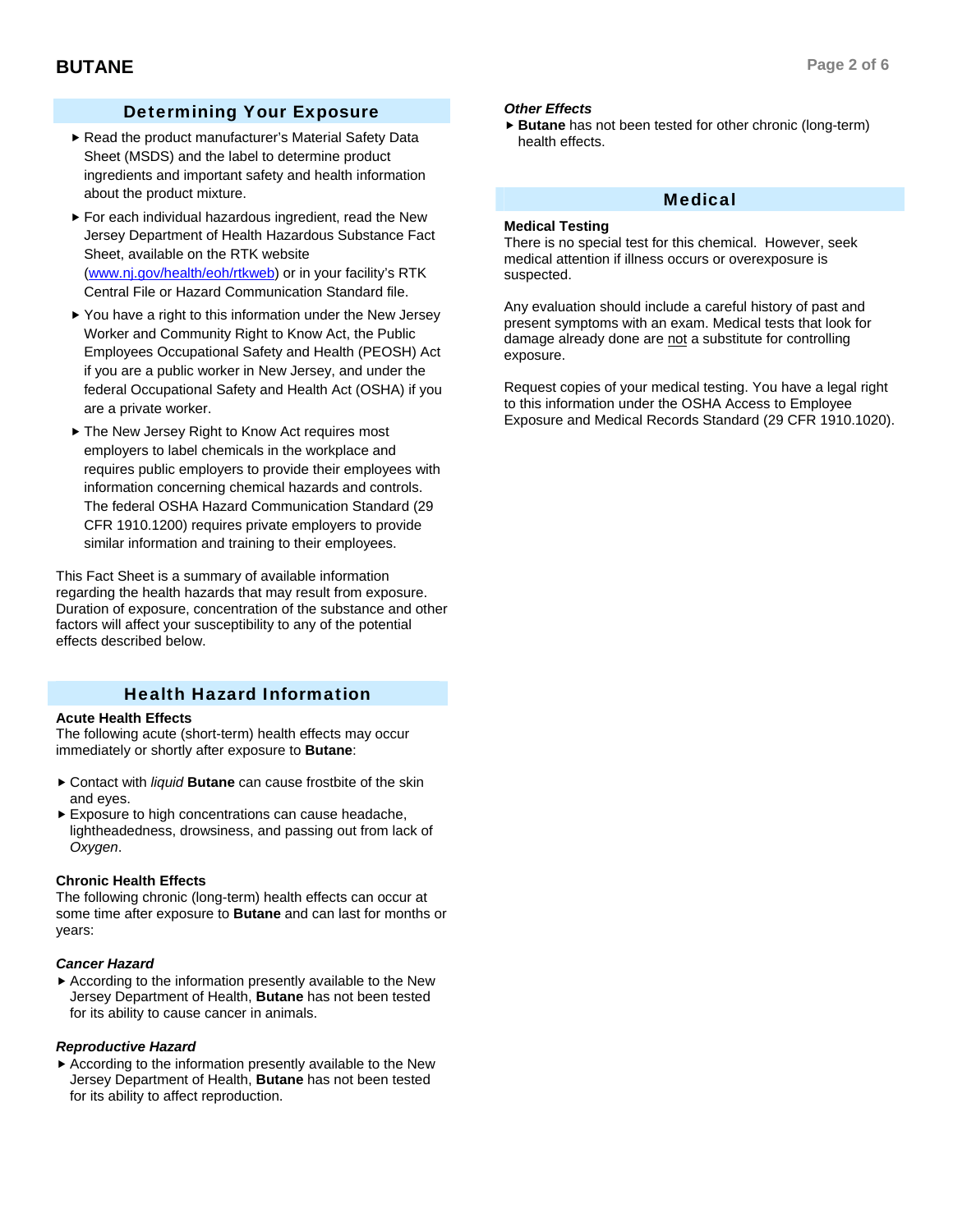# Workplace Controls and Practices

Very toxic chemicals, or those that are reproductive hazards or sensitizers, require expert advice on control measures if a less toxic chemical cannot be substituted. Control measures include: (1) enclosing chemical processes for severely irritating and corrosive chemicals, (2) using local exhaust ventilation for chemicals that may be harmful with a single exposure, and (3) using general ventilation to control exposures to skin and eye irritants. For further information on workplace controls, consult the NIOSH document on Control Banding at www.cdc.gov/niosh/topics/ctrlbanding/.

The following work practices are also recommended:

- $\blacktriangleright$  Label process containers.
- $\blacktriangleright$  Provide employees with hazard information and training.
- $\blacktriangleright$  Monitor airborne chemical concentrations.
- $\blacktriangleright$  Use engineering controls if concentrations exceed recommended exposure levels.
- $\blacktriangleright$  Provide eye wash fountains and emergency showers.
- $\blacktriangleright$  Wash or shower if skin comes in contact with a hazardous material.
- $\blacktriangleright$  Always wash at the end of the workshift.
- $\triangleright$  Change into clean clothing if clothing becomes contaminated.
- $\triangleright$  Do not take contaminated clothing home.
- $\triangleright$  Get special training to wash contaminated clothing.
- $\triangleright$  Do not eat, smoke, or drink in areas where chemicals are being handled, processed or stored.
- $\blacktriangleright$  Wash hands carefully before eating, smoking, drinking, applying cosmetics or using the toilet.

In addition, the following may be useful or required:

- $\blacktriangleright$  Specific engineering controls are required for this chemical by OSHA. Refer to the OSHA *Compressed gases* Standard (29 CFR 1910.101).
- ▶ Before entering a confined space where **Butane** is present, check to make sure sufficient *Oxygen* (19.5%) exists.
- ▶ Before entering a confined space where **Butane** may be present, check to make sure that an explosive concentration does not exist.

# Personal Protective Equipment

The OSHA Personal Protective Equipment Standard (29 CFR 1910.132) requires employers to determine the appropriate personal protective equipment for each hazard and to train employees on how and when to use protective equipment.

The following recommendations are only guidelines and may not apply to every situation.

#### **Gloves and Clothing**

▶ Avoid skin contact with **Butane**. Wear personal protective equipment made from material which can not be permeated or degraded by this substance. Safety equipment suppliers and manufacturers can provide recommendations on the most protective glove and clothing material for your operation.

- $\blacktriangleright$  Where exposure to cold equipment, vapors, or liquid may occur, employees should be provided with *insulated Neoprene* or *Rubber* gloves and special clothing designed to prevent the freezing of body tissues.
- All protective clothing (suits, gloves, footwear, headgear) should be clean, available each day, and put on before work.

#### **Eye Protection**

- $\blacktriangleright$  Wear non-vented, impact resistant goggles when working with fumes, gases, or vapors.
- $\blacktriangleright$  Wear a face shield along with goggles when working with corrosive, highly irritating or toxic substances.

#### **Respiratory Protection**

*Improper use of respirators is dangerous.* Respirators should only be used if the employer has a written program that takes into account workplace conditions, requirements for worker training, respirator fit testing, and medical exams, as described in the OSHA Respiratory Protection Standard (29 CFR 1910.134).

- Where the potential exists for exposure over **800 ppm**, use a NIOSH approved supplied-air respirator with a full facepiece operated in a pressure-demand or other positive-pressure mode. For increased protection use in combination with an auxiliary self-contained breathing apparatus operated in a pressure-demand or other positive-pressure mode.
- **Exposure to Butane** is dangerous because it can replace *Oxygen* and lead to suffocation. Only NIOSH approved selfcontained breathing apparatus with a full facepiece operated in the positive pressure mode should be used in *Oxygen* deficient environments.

# Fire Hazards

If employees are expected to fight fires, they must be trained and equipped as stated in the OSHA Fire Brigades Standard (29 CFR 1910.156).

- **Example is a FLAMMABLE GAS.**
- $\triangleright$  Stop flow of gas or let fire burn itself out.
- **POISONOUS GASES ARE PRODUCED IN FIRE**
- **CONTAINERS MAY EXPLODE IN FIRE**
- Use water spray to disperse gas, keep fire-exposed cylinders cool, and protect individuals attempting to stop leak.
- $\blacktriangleright$  Vapors may travel to a source of ignition and flash back.
- $\blacktriangleright$  Vapor is heavier than air and may travel a distance to cause a fire or explosion far from the source.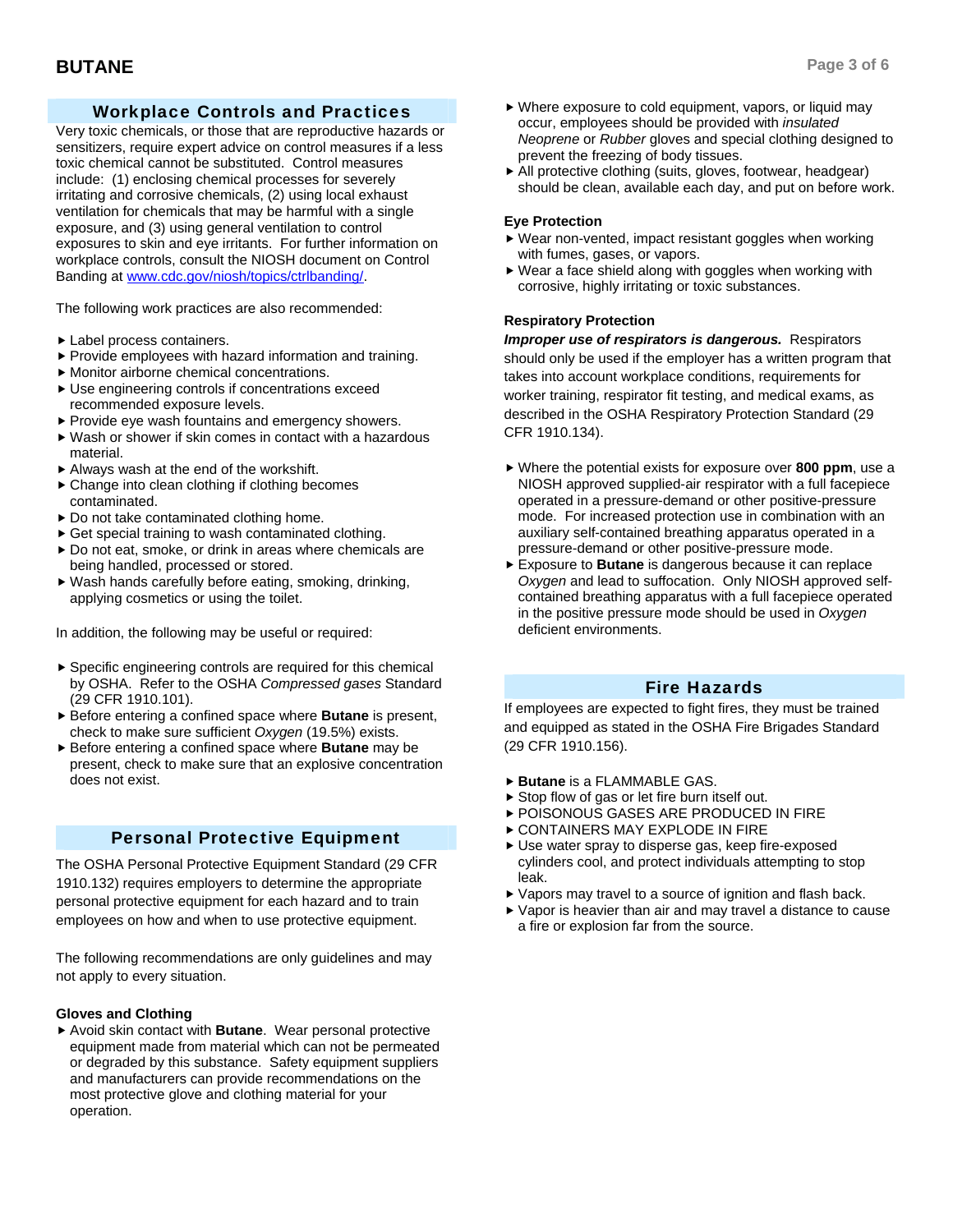### Spills and Emergencies

If employees are required to clean-up spills, they must be properly trained and equipped. The OSHA Hazardous Waste Operations and Emergency Response Standard (29 CFR 1910.120) may apply.

If **Butane** is leaked, take the following steps:

- $\blacktriangleright$  Evacuate personnel and secure and control entrance to the area.
- $\blacktriangleright$  Eliminate ignition sources.
- $\blacktriangleright$  Ventilate area of leak to disperse the gas.
- $\triangleright$  Stop flow of gas. If source of leak is a cylinder and the leak cannot be stopped in place, remove the leaking cylinder to a safe place in the open air, and repair leak or allow cylinder to empty.
- ► Keep **Butane** out of confined spaces, such as sewers, because of the possibility of an explosion.
- It may be necessary to contain and dispose of **Butane** as a HAZARDOUS WASTE. Contact your state Department of Environmental Protection (DEP) or your regional office of the federal Environmental Protection Agency (EPA) for specific recommendations.

# Handling and Storage

Prior to working with **Butane** you should be trained on its proper handling and storage.

- ▶ Butane is not compatible with OXIDIZING AGENTS (such as PERCHLORATES, PEROXIDES, PERMANGANATES, CHLORATES, NITRATES, CHLORINE, BROMINE and FLUORINE); STRONG BASES (such as SODIUM HYDROXIDE and POTASSIUM HYDROXIDE); and mixtures of NICKEL CARBONYL and OXYGEN.
- $\triangleright$  Store in tightly closed containers in a cool, well-ventilated area away from HEAT.
- $\triangleright$  Sources of ignition, such as smoking and open flames, are prohibited where **Butane** is used, handled, or stored.
- $\blacktriangleright$  Use only non-sparking tools and equipment, especially when opening and closing containers of **Butane**.
- Store at temperatures below  $125^{\circ}F$  (52 $^{\circ}C$ ).

# Occupational Health Information Resources

The New Jersey Department of Health offers multiple services in occupational health. These services include providing informational resources, educational materials, public presentations, and industrial hygiene and medical investigations and evaluations.

#### **For more information, please contact:**

 New Jersey Department of Health Right to Know PO Box 368 Trenton, NJ 08625-0368 Phone: 609-984-2202 Fax: 609-984-7407 E-mail: rtk@doh.state.nj.us Web address: http://www.nj.gov/health/eoh/rtkweb

*The Right to Know Hazardous Substance Fact Sheets are not intended to be copied and sold for commercial purposes.*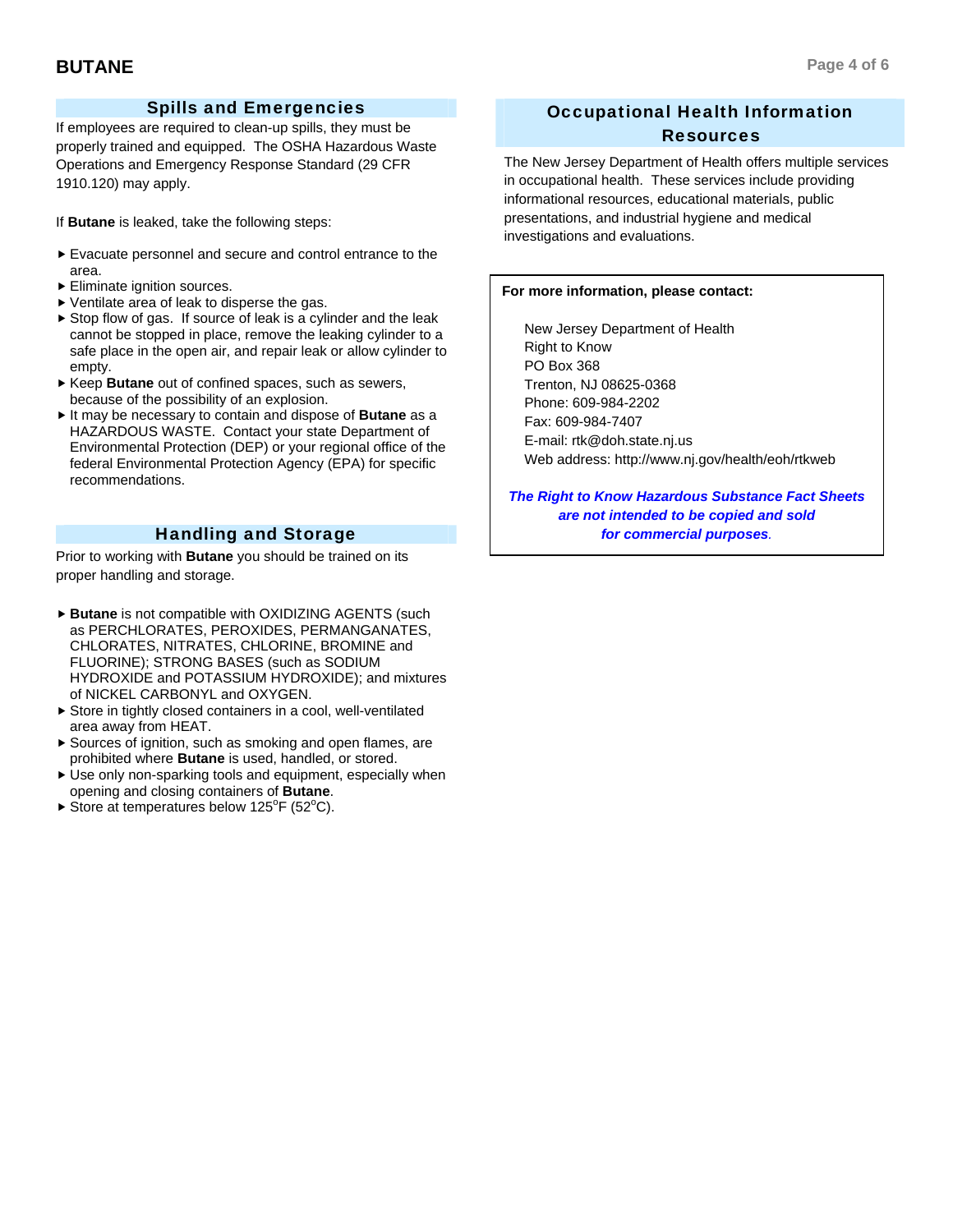# **BUTANE** Page 5 of 6

#### **GLOSSARY**

**ACGIH** is the American Conference of Governmental Industrial Hygienists. They publish guidelines called Threshold Limit Values (TLVs) for exposure to workplace chemicals.

**Acute Exposure Guideline Levels** (AEGLs) are established by the EPA. They describe the risk to humans resulting from once-in-a lifetime, or rare, exposure to airborne chemicals.

**Boiling point** is the temperature at which a substance can change its physical state from a liquid to a gas.

A **carcinogen** is a substance that causes cancer.

The **CAS number** is unique, identifying number, assigned by the Chemical Abstracts Service, to a specific chemical.

**CFR** is the Code of Federal Regulations, which are the regulations of the United States government.

A **combustible** substance is a solid, liquid or gas that will burn.

A **corrosive** substance is a gas, liquid or solid that causes destruction of human skin or severe corrosion of containers.

**DEP** is the New Jersey Department of Environmental Protection.

**DOT** is the Department of Transportation, the federal agency that regulates the transportation of chemicals.

**EPA** is the Environmental Protection Agency, the federal agency responsible for regulating environmental hazards.

**ERG** is the Emergency Response Guidebook. It is a guide for emergency responders for transportation emergencies involving hazardous substances.

**Emergency Response Planning Guideline** (ERPG) values are intended to provide estimates of concentration ranges where one reasonably might anticipate observing adverse effects.

A **fetus** is an unborn human or animal.

A **flammable** substance is a solid, liquid, vapor or gas that will ignite easily and burn rapidly.

The **flash point** is the temperature at which a liquid or solid gives off vapor that can form a flammable mixture with air.

**IARC** is the International Agency for Research on Cancer, a scientific group.

**Ionization Potential** is the amount of energy needed to remove an electron from an atom or molecule. It is measured in electron volts.

**IRIS** is the Integrated Risk Information System database maintained by federal EPA. The database contains information on human health effects that may result from exposure to various chemicals in the environment.

**LEL** or **Lower Explosive Limit**, is the lowest concentration of a combustible substance (gas or vapor) in the air capable of continuing an explosion.

**mg/m3** means milligrams of a chemical in a cubic meter of air. It is a measure of concentration (weight/volume).

A **mutagen** is a substance that causes mutations. A **mutation** is a change in the genetic material in a body cell. Mutations can lead to birth defects, miscarriages, or cancer.

**NFPA** is the National Fire Protection Association. It classifies substances according to their fire and explosion hazard.

**NIOSH** is the National Institute for Occupational Safety and Health. It tests equipment, evaluates and approves respirators, conducts studies of workplace hazards, and proposes standards to OSHA.

**NTP** is the National Toxicology Program which tests chemicals and reviews evidence for cancer.

**OSHA** is the federal Occupational Safety and Health Administration, which adopts and enforces health and safety standards.

**PEOSHA** is the New Jersey Public Employees Occupational Safety and Health Act, which adopts and enforces health and safety standards in public workplaces.

**Permeated** is the movement of chemicals through protective materials.

**PIH** is a DOT designation for chemicals which are Poison Inhalation Hazards.

**ppm** means parts of a substance per million parts of air. It is a measure of concentration by volume in air.

A **reactive** substance is a solid, liquid or gas that releases energy under certain conditions.

**STEL** is a Short Term Exposure Limit which is usually a 15 minute exposure that should not be exceeded at any time during a work day.

A **teratogen** is a substance that causes birth defects by damaging the fetus.

**UEL** or **Upper Explosive Limit** is the highest concentration in air above which there is too much fuel (gas or vapor) to begin a reaction or explosion.

**Vapor Density** is the ratio of the weight of a given volume of one gas to the weight of another (usually *Hydrogen*), at the same temperature and pressure.

The **vapor pressure** is a measure of how readily a liquid or a solid mixes with air at its surface. A higher vapor pressure indicates a higher concentration of the substance in air and therefore increases the likelihood of breathing it in.